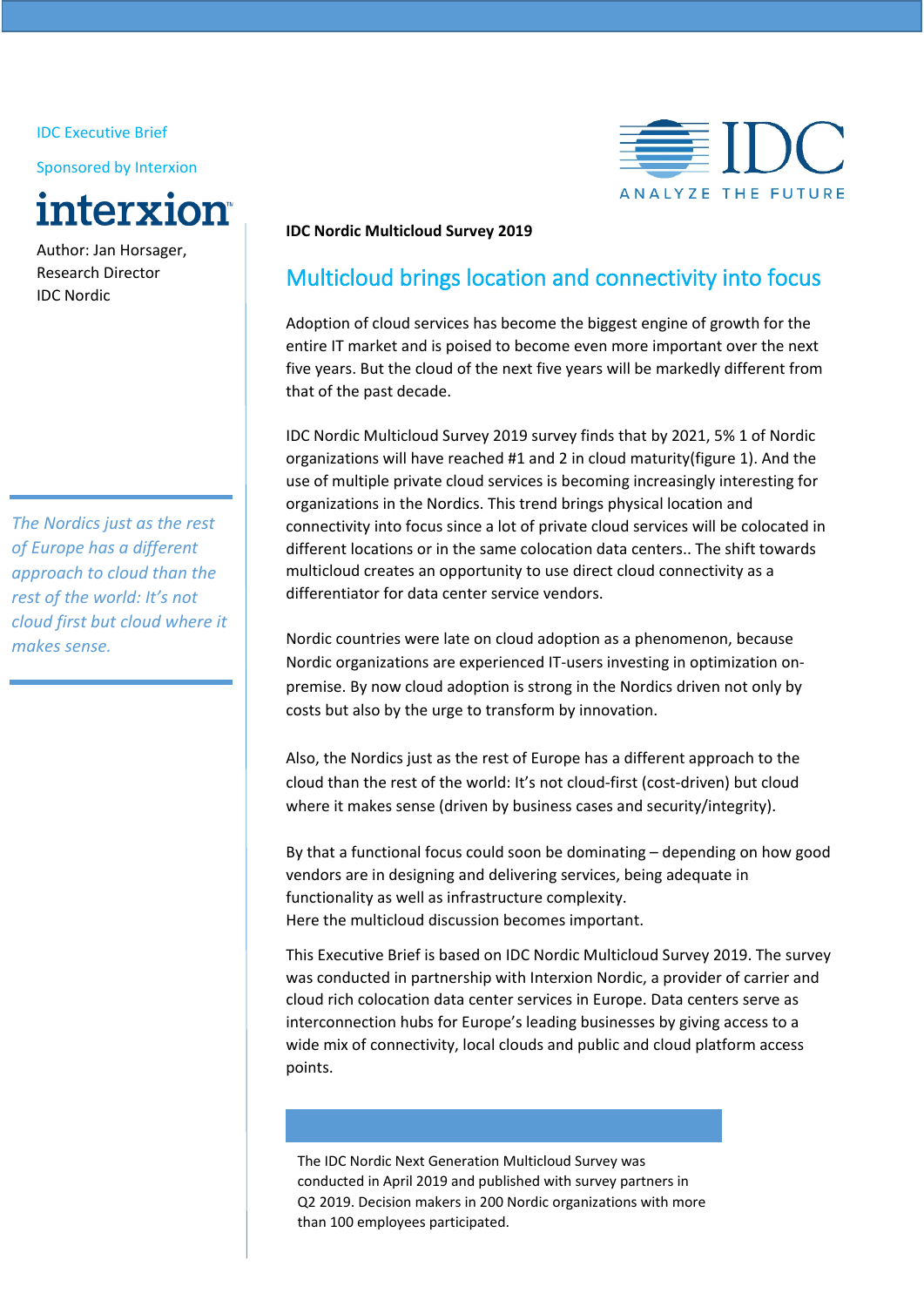## Cloud Transformation is Now and Multi

Adopting the cloud as a foundation for digital infrastructure is becoming a reality now in the Nordics. The discussions about cloud transformation have been on the agenda for several years. However, IDC Nordic Multicloud Survey 2019 finds, that cloud transformation is now. For some time, IDC has used the same maturity model to describe cloud strategies in organizations.

**Ad hoc** – focused primarily on pilot projects and validation activities driven by the needs of individual decision-makers and teams

**Opportunistic** – driven by the business needs of individual workgroups and departments with no effort to share resources or create scalable, repeatable implementations

**Repeatable** – consistent effort made to leverage and reuse best practices and resources across multiple groups and departments

**Managed** – widespread use of cloud is supported by proactive business and IT leadership driving decisions about Cloud use, operational policies, IT architectures, and contract negotiation and monitoring

**Optimized** – have broadly implemented a Cloud-native strategy that is proactively managed and is driving business innovation while improving IT operational efficiency

**Too soon to tell** – we are in the early stages of defining our Cloud strategy

Within the next 24 months, Nordic organizations will increasingly transform their digital infrastructure to be cloud-based as 51% assess their cloud strategy to be managed or optimized compared to 36% today.

## Figure1:





### *Source: IDC Nordic Multicloud Survey 2019 n=200*

Cloud transformation is happening, and the maturity level for cloud strategies grows in the Nordics. And it's multicloud already. IDC very broadly defines multicloud as 2 or more cloud services of the same type, and in figure 2 and 3 it is possible to get an impression of the "state" of multicloud in the Nordics already.

*Cloud transformation is happening and the maturity level for cloud strategies grows in the Nordics. And we are seeing multicloud already.* 

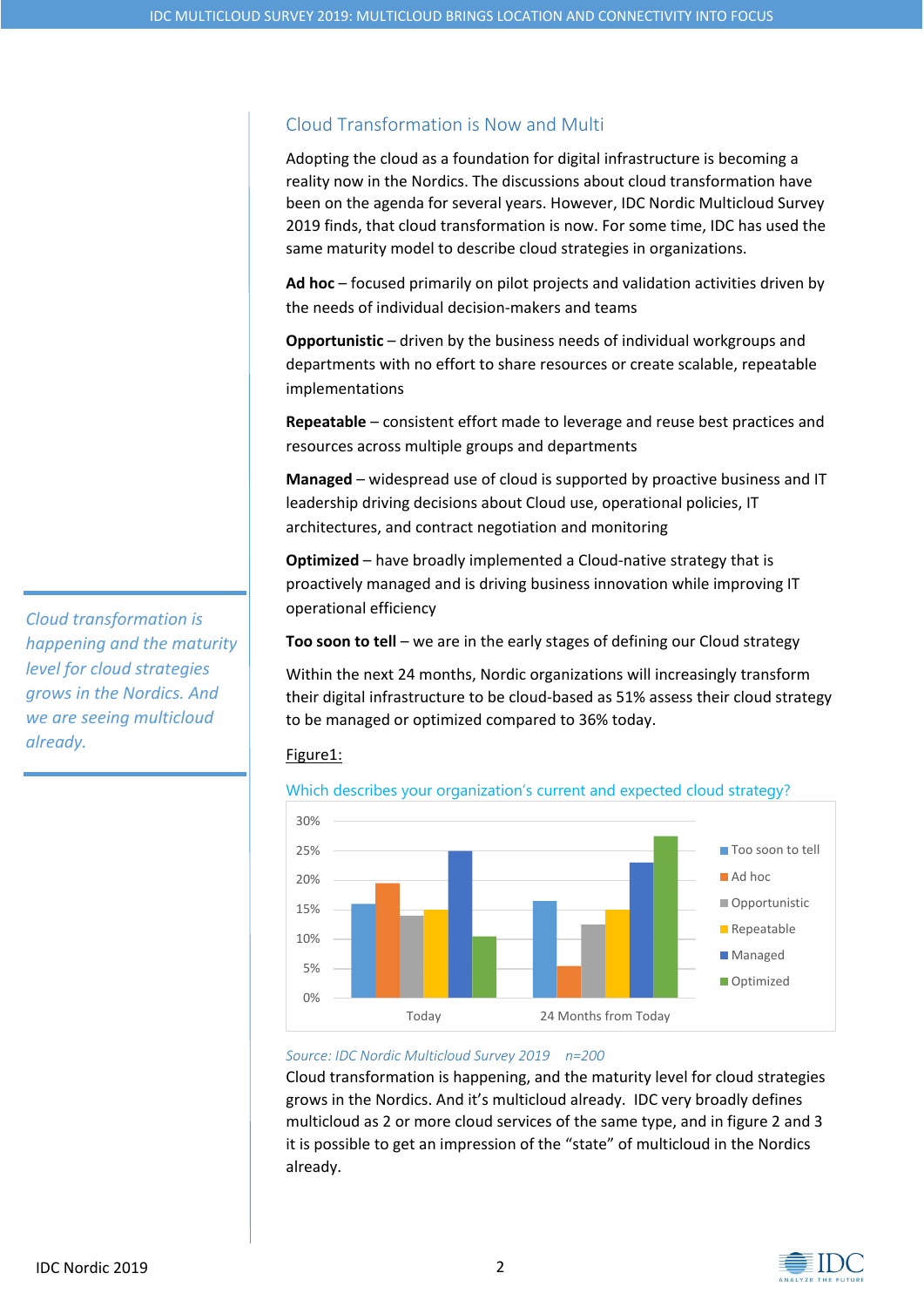Cloud computing is developing fast, and services descriptions changes as well. The overall approach to the cloud can be defined in 3 dimensions.

### **Cloud definition:**

As defined by The National Institute of Standards and Technologies:

- On-demand self-service
- Broad network access
- Resource pooling
- Rapid elasticity
- Measured service

### **Cloud Services Models:**

- SaaS: Software as a Service
- PaaS: Platform as a Service Execution runtime, web server, development tools
- laaS: Infrastructure as a Service Virtual machines, servers, storage, load balancers, network

### **Cloud Deployment Models:**

- Public cloud: Services are rendered over a network that is open for public use
- Private cloud: Cloud infrastructure operated solely for a single organization
- Hybrid cloud: Composition of two or more offering the benefits of multiple deployment models.

#### Figure 2:

### Current or near-term plans for each of the following cloud deployments options?



*Source: IDC Nordic Multicloud Survey 2019 n=200*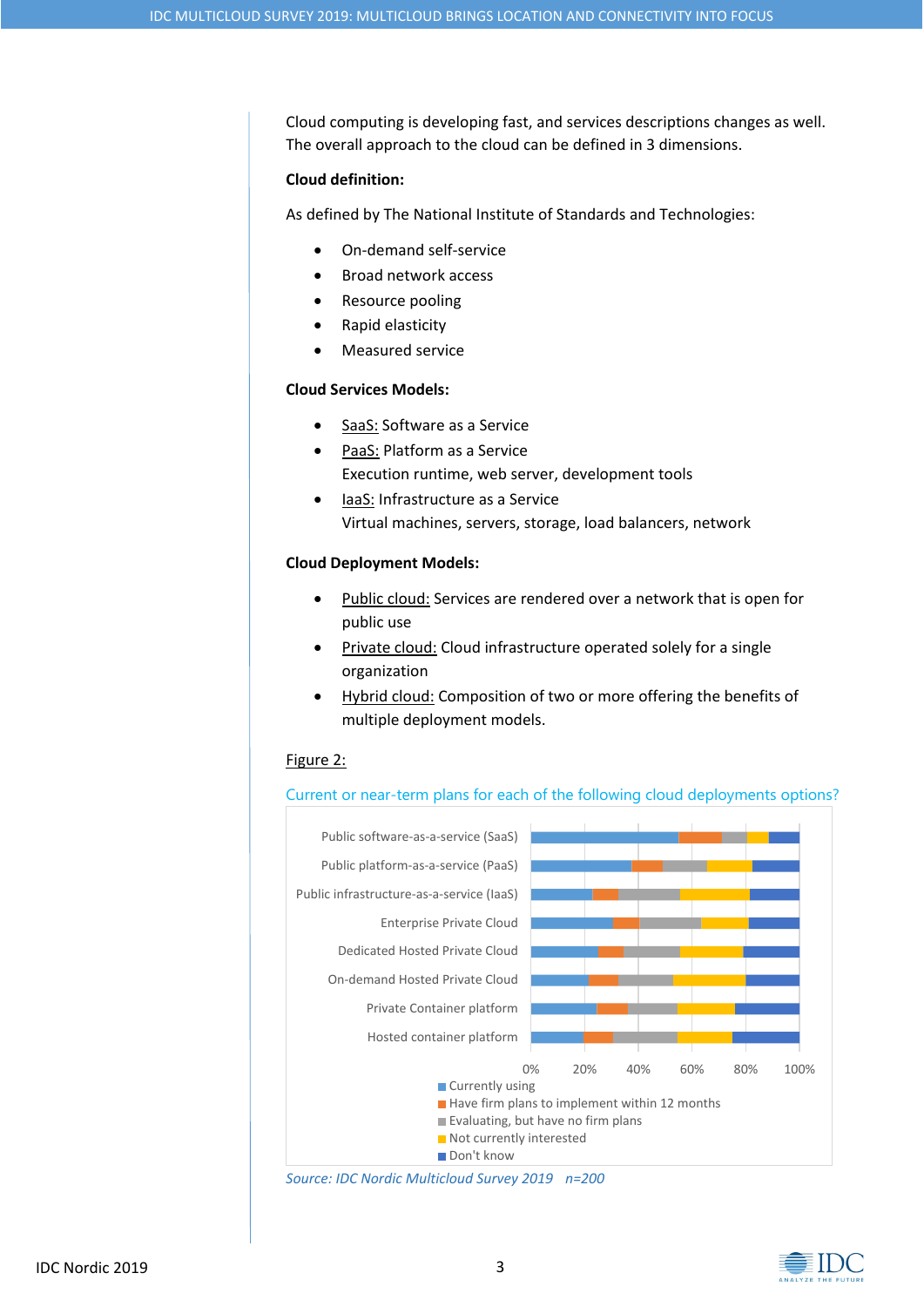#### Figure 3:

## Asked respondents "Currently Using" Of the platforms listed below, how many do you use each?





The answers from the survey indicate that 54% of Nordic organizations are currently using Public software-as-a-service (SaaS). And 85% are using 2 or more SaaS'. For Public platform-as-a-service (PaaS) the numbers are 37% (using Public PaaS) and 68% (using more than 2 Public PaaS'), and for Public Infrastructure-as-a-service (IaaS) they are 22% (using Public IaaS) and 70% (using more than 2 Public IaaS').

Private Cloud Services are becoming increasingly interesting as important elements in multicloud strategies in the Nordics. Especially when looking in detail at both on-premise Enterprise Privat Cloud as well as data center service providers, Dedicated Hosted Private Cloud, and On-demand Hosted Private Cloud.

IDC defines private cloud as cloud infrastructure operated solely for a single organization - on-premise or as hosted or outsourced solutions bringing colocation data centers into focus. The definition of private cloud is the same as public cloud (National Institute of Standards and Technology):

- On-demand self-service
- Broad network access
- Resource pooling
- Rapid elasticity
- Measured service

Over the coming five years IDC expects different types of private clouds to be an important driver in reshaping the cloud market to become even more versatile in terms of the number of clouds within the same type of service (multicloud) but also distributed in terms of locations (depending on the tasks of a workload).

*Private Cloud Services are becoming increasingly interesting as important elements when mapping multicloud strategies in the Nordics*

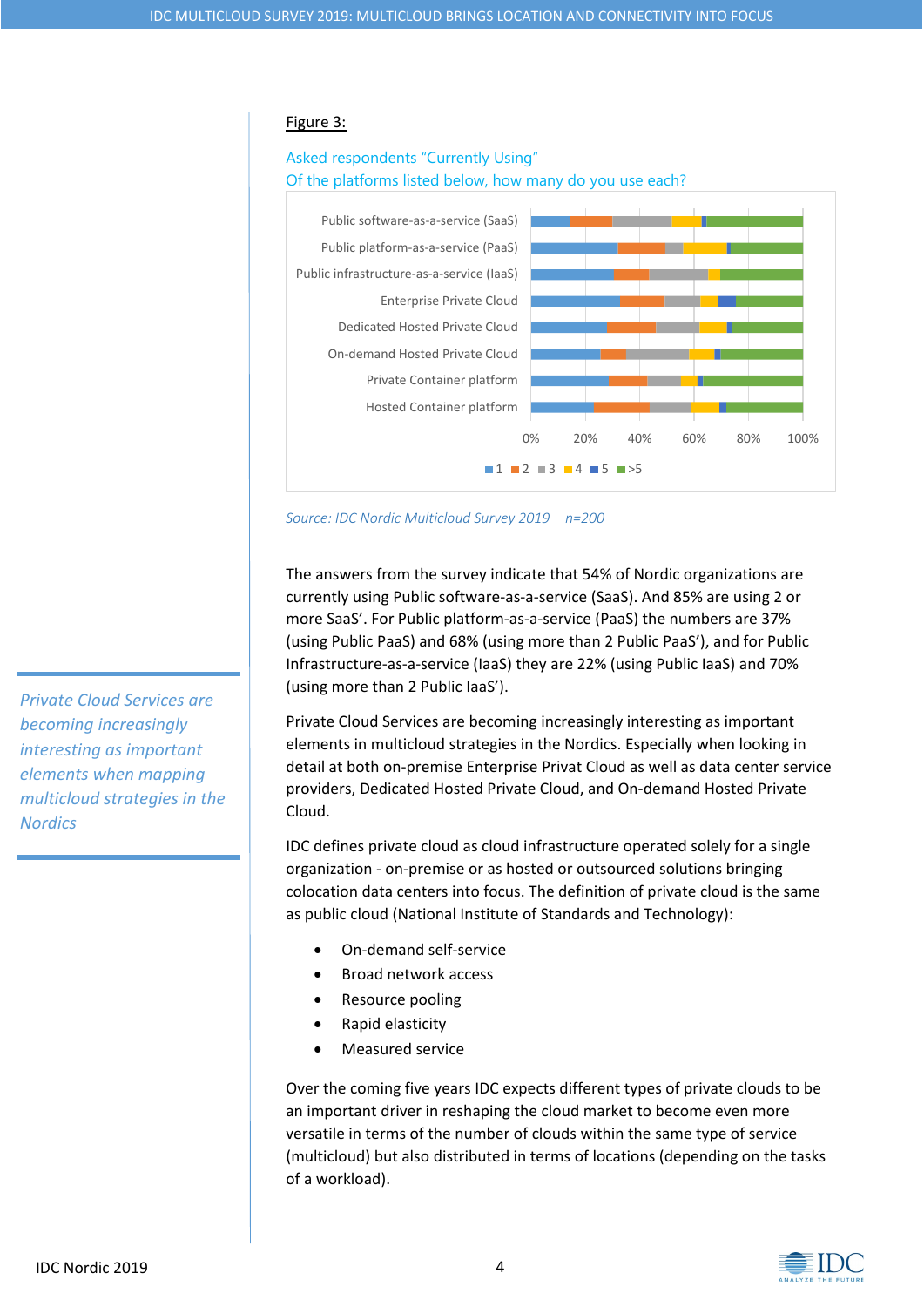29% of the surveyed organizations are currently using Enterprise Private Cloud, and 10% has firm plans to and adding the 23% evaluating with no firm plans brings use and interest for on-premise private cloud well above 60%. However private cloud services colocated in data centers are closing in.

Dedicated Hosted Private Cloud is currently used by 24% of the surveyed Nordic organizations, and 9% has firm plans to implement a dedicated hosted private cloud within 12 months. Adding the 21% evaluating with no firm plans brings the interest for private cloud solutions provided by data centers above 60%.

The numbers for the third private cloud segment On-demand Hosted Private Cloud show the same trend (22% use, 11% have firm plans, and 21% evaluate) although these services have more organizations indicating firm plans to implement within 12 months.

Organizations using private cloud services already tend to be using multicloud as well. Especially organizations using private cloud services hosted in data centers are using more than two cloud services of this type.

The cloud of the next five years will be markedly different from that of the past decade. The focus shifts to the 'distributed cloud' — as innovative cloud services become deployed in enterprise data centers; in distributed locations hosting digital infrastructure for the likes of retail stores, branch offices, factories and hospitals; and at an expanding variety of colocated data centers at edge locations.

Also, more than half of organizations surveyed indicate either currently use, firm plans or evaluation of private as well as hosted container platforms. Containerization is an example of technologies which are pivotal to cloud transformation and the utilisation of service-oriented digital infrastructure. Containerization creates the flexibility to get value from cloud solutions in colocated data centers as well as on modern on-premise data centers.

Containerization is a lightweight encapsulating of an application in a container with an operating system. In cloud computing this enables agility for developers. And the majority of organizations using containerization technology are using 2 or more platforms confirming the flexibility and thereby importance of multicloud strategies that containerization brings into digital transformation.

## Agile cloud plans

When asked about public cloud plans for several workloads, services and applications (Figure 4), a very interesting trend emerge in the middle of the figure. Even though between 11% and 15% of Nordic organizations have moved one of these workloads or applications from a public cloud to an onpremise delivery model, there is between 11% and 16% expecting to move into public cloud within 24 months.

*Private cloud services colocated in data centers are closing in on public cloud services*

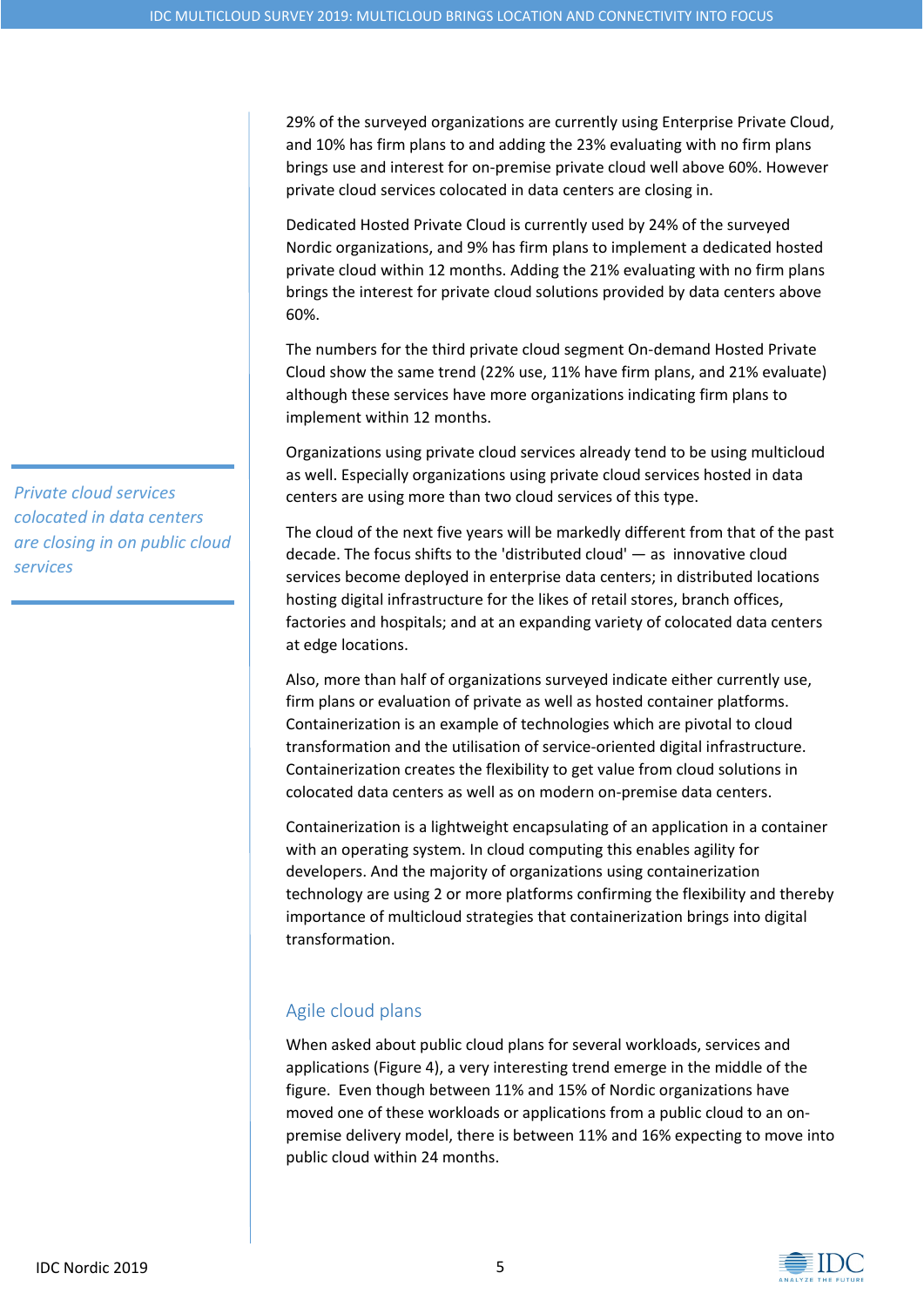### Figure 4:





Don't know

*Source: IDC Nordic Multicloud Survey 2019 n=200*

Considering the detailed analysis of the current and planned cloud use in figure 2 and the flexibility of public cloud plans, it is interesting to have a topline view of where workloads are placed in the four Nordic main markets to explore differences defined by the local industries and their tasks.



### How are your workloads placed?



*Source: IDC Nordic Multicloud Survey 2019 n=200*

Even though the importance of organizations' own in-house on-premise data centers is diminishing over the next 24 months, the picture varies from market to market and confirms, that the local business structure and its transformation will be pivotal to the use of different types of clouds.

Markets dominated by manufacturing will be much more focused on IoTsolutions and the private cloud solutions (colocated in data centers and onpremise) to minimise for instance latency whereas markets dominated by services and trade will be more focused on public clouds.

*Even though the importance of on-premise data centers is diminishing over the next 24 months. The picture varies from market to market and confirms, that the local business structure and its transformation will be pivotal to the use of different types of clouds.*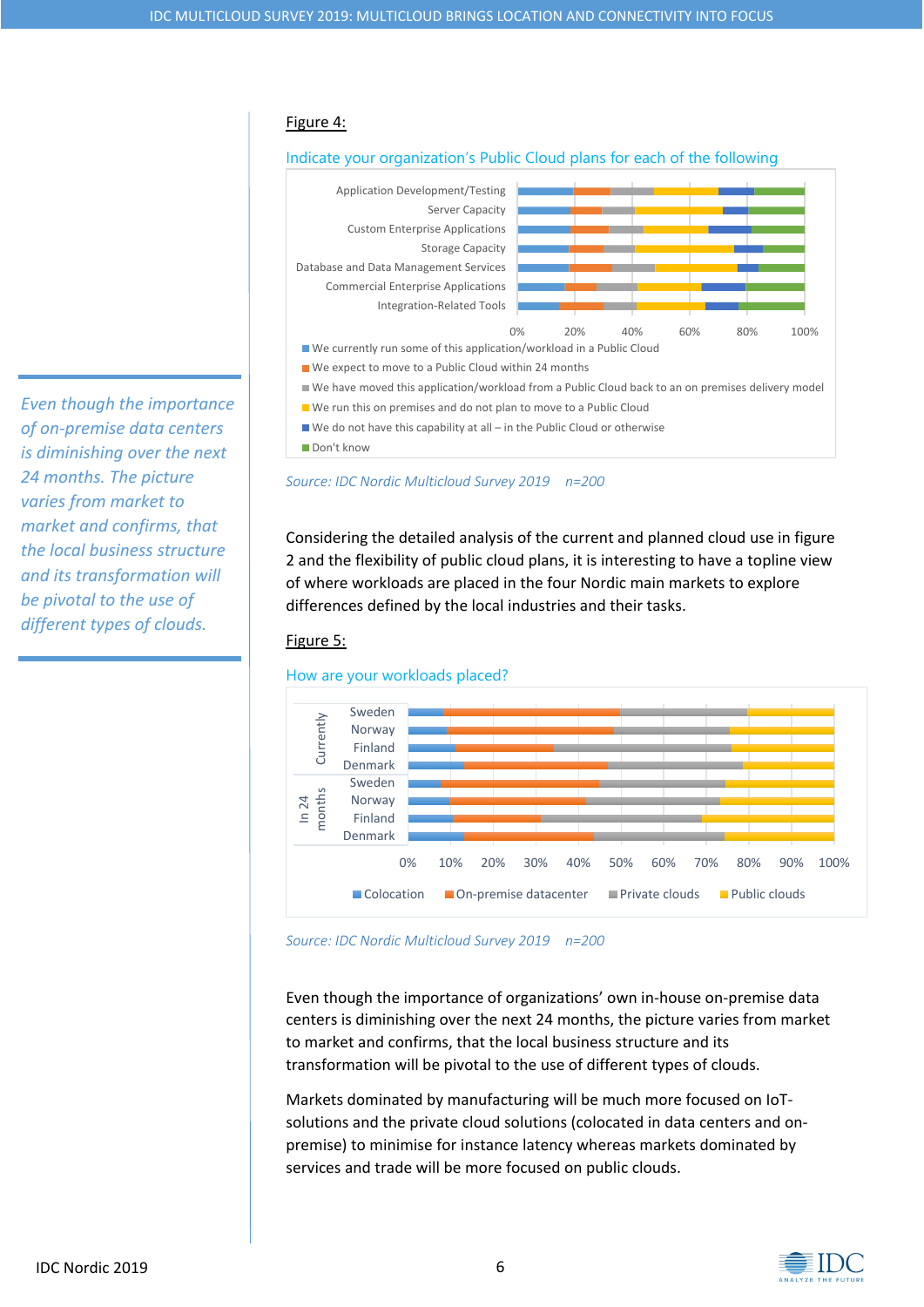Figure 6 shows another interesting but often overlooked aspect of cloud transformation – connectivity. Traditionally the Internet is seen as the best (only) way to connect organizations and public cloud solutions. Other direct and flexible solutions exist depending on, i.e. data center service vendors. And markets with more suppliers of direct connectivity – like Sweden – have higher percentages of direct connectivity.

Connectivity and network will be important elements in multicloud, because different services can connect in various ways depening on processes, software and hardware involved and the geographical location.

In markets dominated by manufacturing like Sweden and Finland, the percentage of Direct Connectivity is higher in service or trade dominated markets like Denmark. Markets dominated by manufacturing has a tradition of using direct connection back from Second Platform Technologies like Value Added Networks (VAN) in the 1990s.







*Source: IDC Nordic Multicloud Survey 2019 n=200*

## Managing multicloud

As cloud transformation changes the Nordic cloud landscape into multicloud, the question of how organizations are orchestrating the cloud solutions they use is emerging. Figure 7 shows how Nordic organizations answer this question in the four Nordic main markets.

Orchestration tends to be done by internal IT organizations – automated or manually. IDC expects automation to grow rapidly enabling IT organizations to monitor and administer remotely creating another argument for outsourcing or colocation of cloud services.

Third-party vendors are not very involved in orchestrating multicloud – yet. And even though automation will grow, IDC expects service vendors to take a firmer grip of this market in the coming 24 to 48 months. Multicloud orchestration is not only about maintaining services and workloads but also help to create the right cloud strategy depending on the digital infrastructure of the organization. Also help to purchase and to choose the right cloud

*Orchestration tend to be done by IT organizations – automated or manually. Third party vendors are not very involved in orchestrating multicloud – yet. IDC expects services vendors to take a firmer grip of this market in the coming 24 to 48 months*

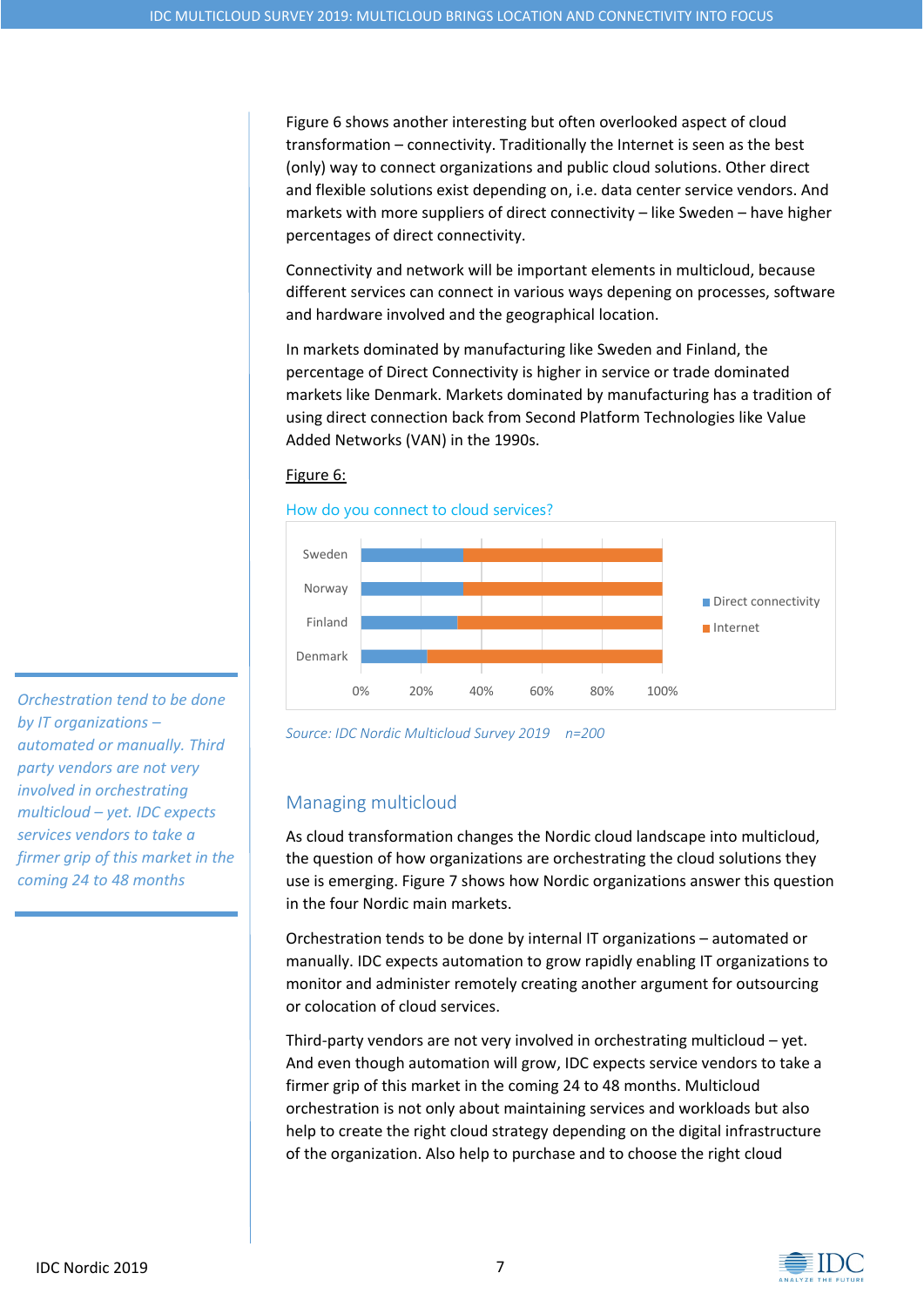solutions at the right time is a service opportunity not yet utilised by the services vendors.

### Figure 7:

#### How are you orchestrating your multicloud?



*Source: IDC Nordic Multicloud Survey 2019 n=200*

### Concerns about cloud point towards an immature market

The lagging of a well-defined role for third-party service vendors in the cloud ecosystem is a sign of an immature market. Figure 8, 9 and 10 show the concerns regarding private cloud, public cloud and multicloud.

Security is the main concern in all three figures: #1 When it comes to multicloud and public cloud and #2 in the private cloud. There is a very important job for the IT industry to demonstrate security in cloud solutions in general. Cloud security is a very important part of creating digital trust as a foundation for digital transformation.

Regulatory or compliance issues are in #3 in Private Cloud, Public Cloud and Multicloud underlining a growing concern around the importance of data. It's not only about data protection but also the general ethics around data handling and local as well as geopolitical issues regarding the residency of data.

Lag of skills is #5 concern when it comes to Private Cloud and Multicloud and the lowest ranking concern in Public Cloud. These answers indicate more maturity in public, whereas insights are a need in private cloud and multicloud. Cost concerns topping the list for private cloud confirms this trend.

All the concerns which trouble organizations regarding cloud point towards an immature market in need of capacity and time to bring insights and thought leadership to organizations as part of the cloud transformation preparation.

These insights must contain knowledge about technology, solutions and product development brought to the market during the last three years utilising 3<sup>rd</sup> Platform Technologies and Innovation Accelerators (Figure 11).

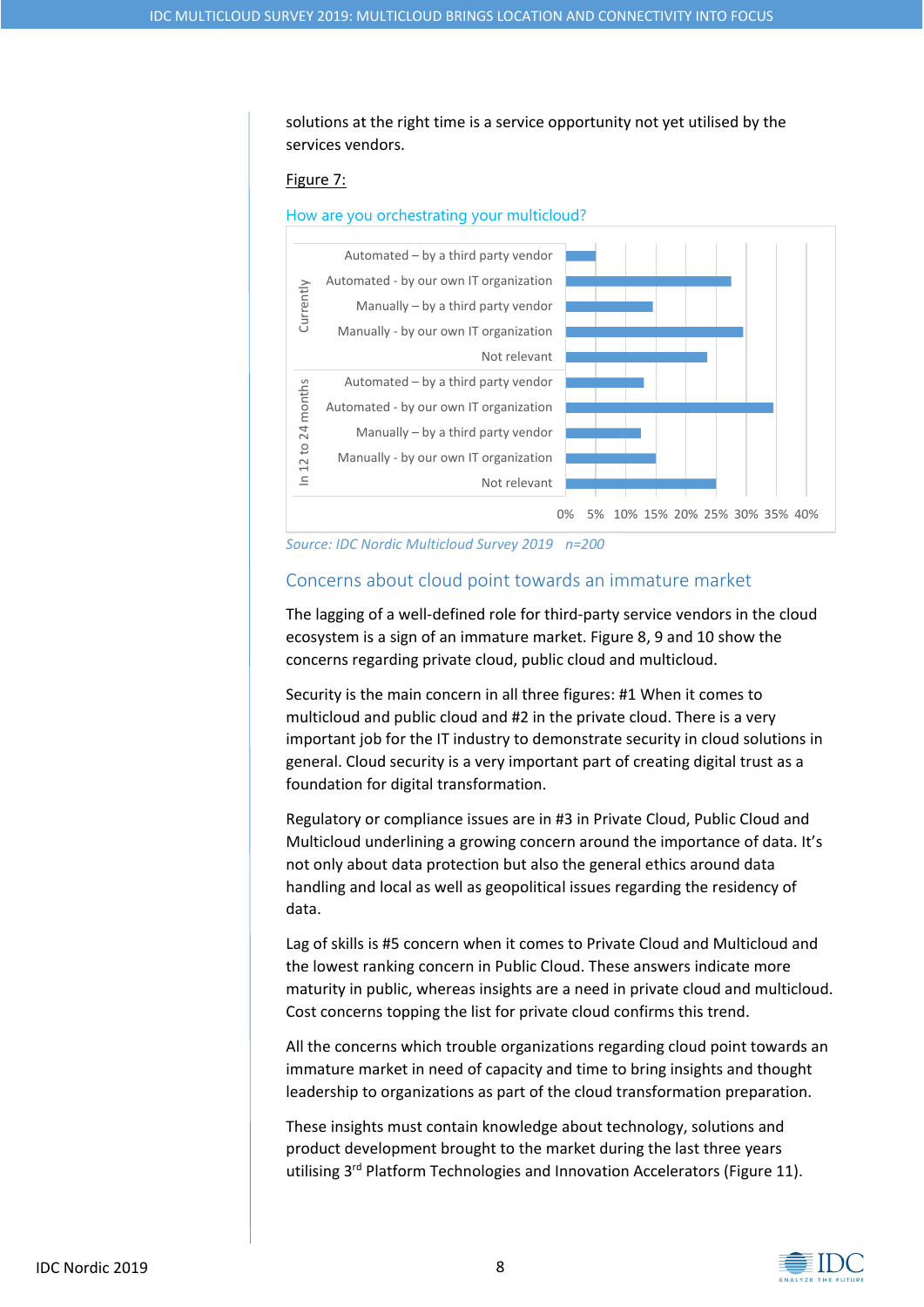#### Figure 8, 9 and 10:

## Your organization's main concerns about the cloud? Figure 8: Private cloud:



### Figure 9: Public cloud:



### Figure 10: Multicloud:



*Source: IDC Nordic Multicloud Survey 2019 n=200*

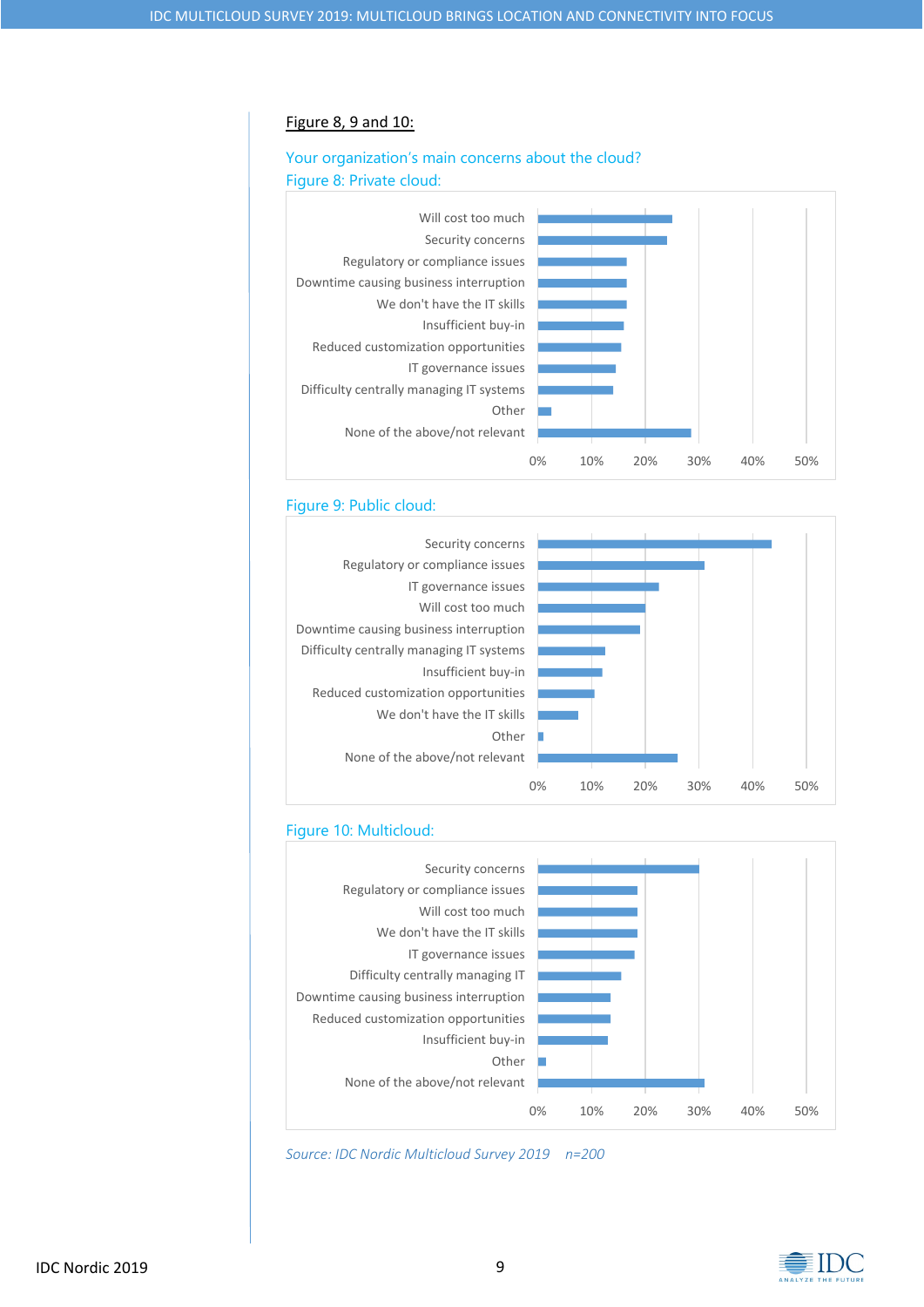### Figure 11:

3<sup>rd</sup> Platform Technologies and Innovation Accelerators



## Key Takeaways:

- Cloud transformation is happening, and the maturity level for cloud strategies is growing in the Nordics. And the use of cloud computing can be described as multicloud already ( 2 or more cloud services of the same type).
- Organizations are constantly evolving their plans for workloads and cloud solutions and the cloud of the next five years will be markedly different from that of the past years.
- The digital architecture of the future will comprise colocation data centers, on-premise data centers and hyper scale data centers. New services in orchestrating and connecting multicloud are in the making. However, most organizations need help to strategize and execute.
- Direct connectivity is pivotal to multicloud. Organizations need a wellconnected foundation, which would point to hyperconnected colocation.

## Recommended Actions:

- Revisit your company's cloud strategy and examine if it's agile enough to leverage the multicloud opportunities in the market.
- Invest in knowledge on digital security as part of risk management in general and especially cloud security and what data centers and cloud services providers are doing. Seek external advice and help.
- Start a continuous assessment of your organizations cloud maturity and create KPI's for cloud usage.
- Revist your company's network setup to ensure that your network provides the needed bandwith, latencies and SLAs to and besteween you various deployments. Refresh your knowledge on connectivity.